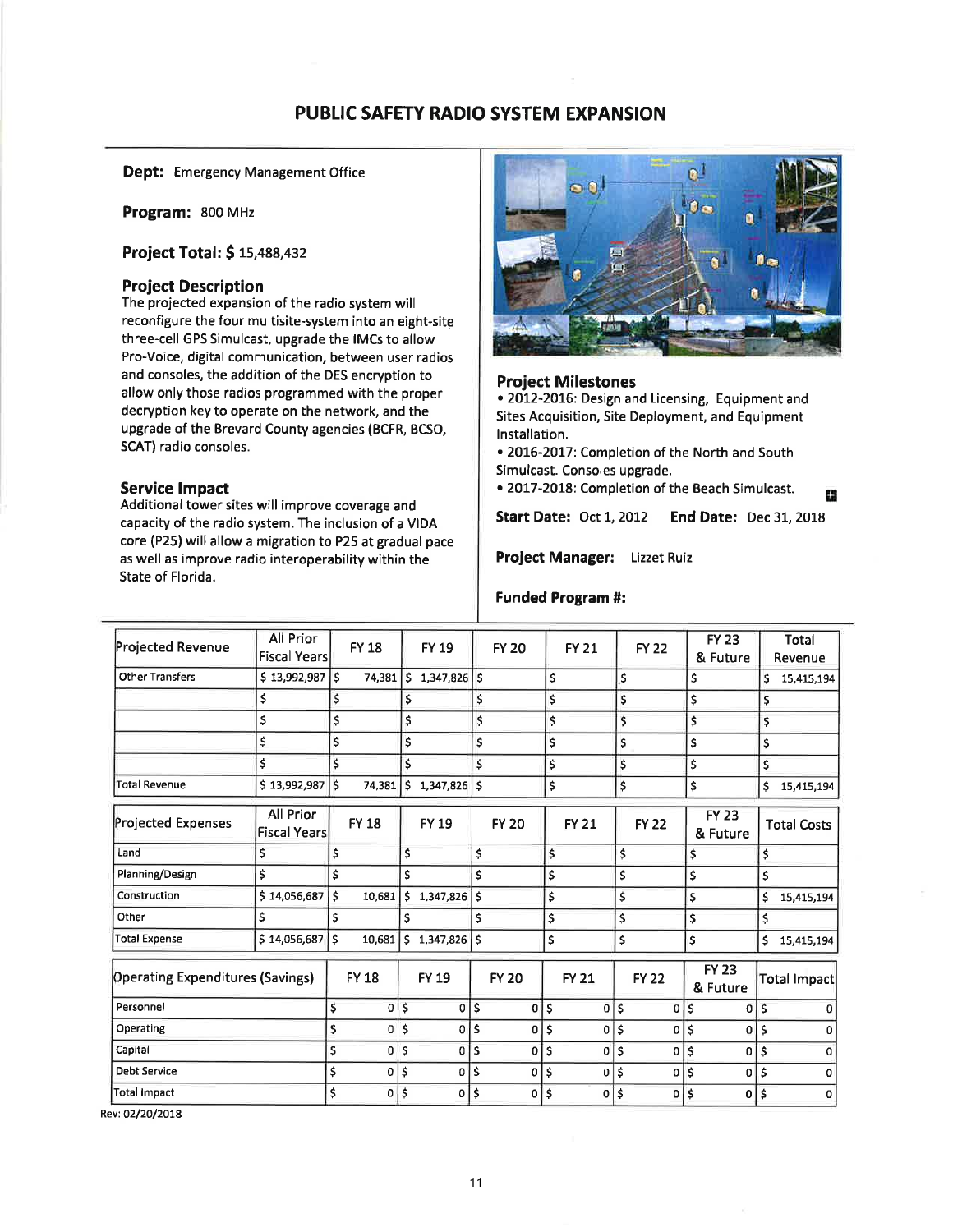## ROCKLEDGE RADIO TOWER

Dept: Emergency Management Office

Program: 8oo MHz

Project Total: \$408,420

#### Project Description

On December 1, 2015, the Board of County Commissioners authorized to solicit competitive bids to replace this communication tower located at the EOC in Rockledge, 1746 Cedar Street. The current structure is part of the original radio system configuration from 1989-91, and structural engineers have recommended that the tower needs to be replaced rather than reinforced in order to conform to current tower construction codes and futures needs of the system.

#### Service lmpact

Without replacing the current structure Emergency Management/8O0 MHz wouldn't be able to proceed with the enhancements of the radio network, as this structure cannot accommodate additional loads.



Project Milestones Contract awarded 1/30/18 Tower Foundation scheduled for completion on  $11/12/18$ Tower Erection scheduled for 12/17/18 Electrical Installation scheduled for 1/7/19 Closeout 2/25/19

Start Date: Nov 14, 2017 End Date: Feb 28, 2019

Project Manager: Lizzet Ruiz

#### Funded Program #: 6540416

| <b>Projected Revenue</b>                | All Prior<br><b>Fiscal Years</b> | <b>FY 18</b>      |              | <b>FY 19</b>   |    | <b>FY 20</b> | <b>FY 21</b> | <b>FY 22</b>   |              | <b>FY 23</b><br>& Future |    | Total<br>Revenue   |
|-----------------------------------------|----------------------------------|-------------------|--------------|----------------|----|--------------|--------------|----------------|--------------|--------------------------|----|--------------------|
| <b>Charges for Services</b>             | \$                               | \$<br>$20,251$ \$ |              | 388,169        | ١s |              | \$           | \$             | \$           |                          | Ś  | 408,420            |
|                                         | \$                               | \$                | \$           |                | \$ |              | \$           | \$             | \$           |                          | \$ |                    |
|                                         | \$                               | \$                | \$           |                | \$ |              | \$           | \$             | \$           |                          | \$ |                    |
|                                         | \$                               | \$                | \$           |                | \$ |              | \$           | \$             | \$           |                          | \$ |                    |
|                                         | \$                               | \$                | \$           |                | \$ |              | \$           | \$             | \$           |                          | \$ |                    |
| <b>Total Revenue</b>                    | \$                               | \$<br>20,251      | \$           | 388,169        | \$ |              | \$           | \$             | \$           |                          | \$ | 408,420            |
| <b>Projected Expenses</b>               | All Prior<br><b>Fiscal Years</b> | <b>FY 18</b>      |              | <b>FY 19</b>   |    | <b>FY 20</b> | <b>FY 21</b> | <b>FY 22</b>   |              | <b>FY 23</b><br>& Future |    | <b>Total Costs</b> |
| Land                                    | \$                               | \$                | \$           |                | \$ |              | \$           | \$             | \$           |                          | \$ |                    |
| Planning/Design                         | \$                               | \$                | Ś            |                | Ś  |              | \$           | \$             | \$           |                          | \$ |                    |
| Construction                            | \$                               | \$<br>20,251      | \$           | 388,169        | \$ |              | \$           | \$             | \$           |                          | \$ | 408,420            |
| Other                                   | \$                               | \$                | \$           |                | \$ |              | \$           | \$             | \$           |                          | \$ |                    |
| <b>Total Expense</b>                    | \$                               | \$<br>20,251      | ١\$          | $388,169$ \$   |    |              | \$           | \$             | \$           |                          | \$ | 408,420            |
| <b>Operating Expenditures (Savings)</b> |                                  | <b>FY 18</b>      |              | <b>FY 19</b>   |    | <b>FY 20</b> | <b>FY 21</b> | <b>FY 22</b>   |              | <b>FY 23</b><br>& Future |    | Total Impact       |
| Personnel                               |                                  | \$<br>$\mathbf 0$ | \$           | 0 <sup>1</sup> |    | 0            | \$<br>0      | \$<br>0        | ۱\$          | 0                        | \$ | 0                  |
| Operating                               |                                  | \$<br>0           | $\mathsf{S}$ | 0              | \$ | 0            | \$<br>0      | \$<br>0        | \$           | 0                        | Ś  | $\Omega$           |
| Capital                                 |                                  | \$<br>$\Omega$    | \$           | O              | \$ | 0            | \$<br>0      | \$<br>0        | $\mathsf{S}$ | 0                        | \$ | $\Omega$           |
| <b>Debt Service</b>                     |                                  | \$<br>$\mathbf 0$ | \$           | 0              | Ś  | 0            | \$<br>0      | \$<br>0        | \$           | 0                        | \$ | $\Omega$           |
| <b>Total Impact</b>                     |                                  | \$<br>0           | \$           | 0              | Ś  | $\mathbf{O}$ | \$<br>0      | \$<br>$\Omega$ | \$           | 0                        | \$ | O                  |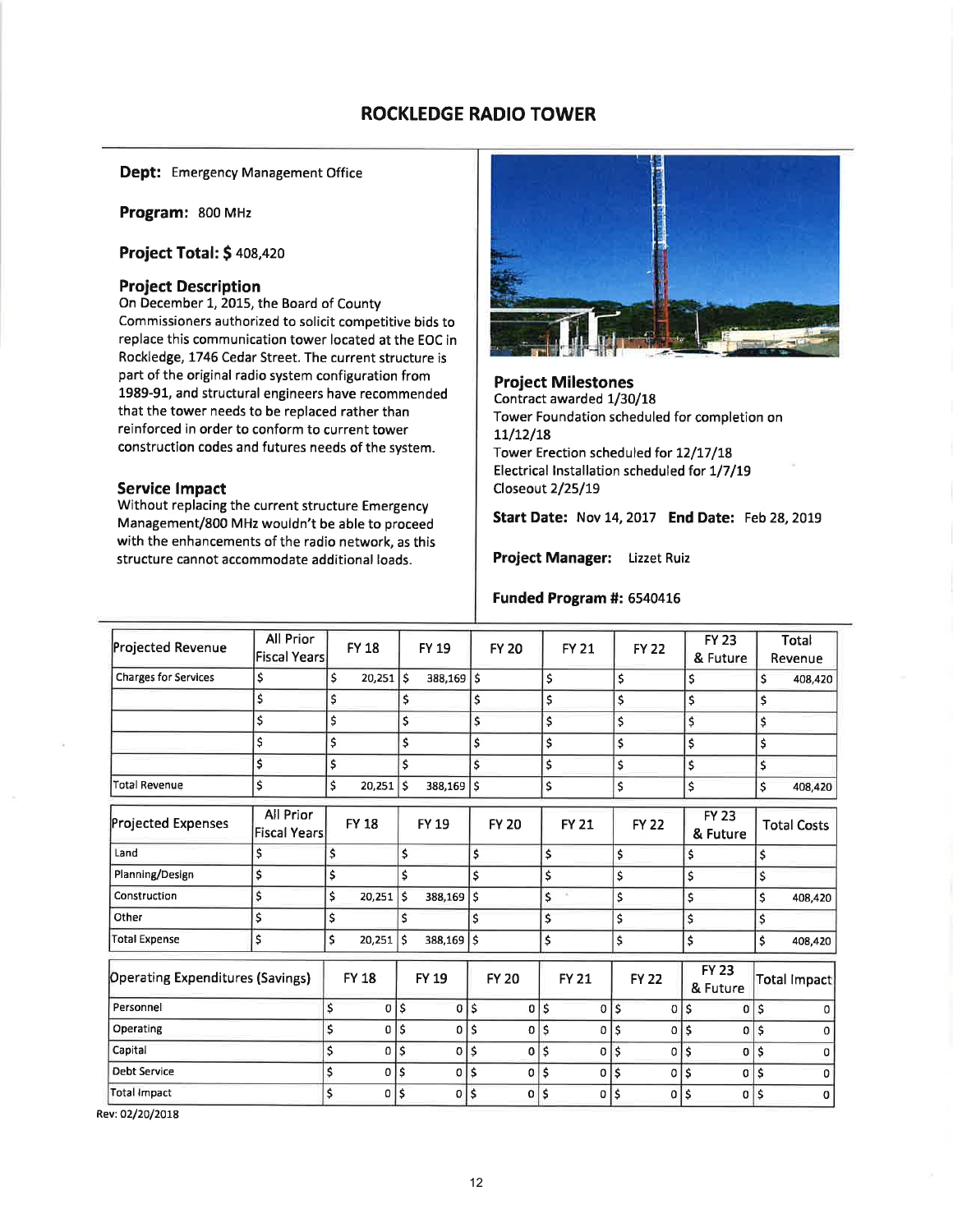## PALM BAY RADIO TOWER

Dept: Emergency Management Office

Program: 800 MHz

Project Total: \$ 280,449

### Project Description

On December 1, 2015, the Board of County Commissioners authorized to solicit competitive bids to replace this communication tower located in Palm Bay next to the DeGroodt Public Library, 140 Malabar Road, SE. The current structure is part of the original radio system configuration from 1989-91, and structural engineers have recommended that the tower needs to be replaced rather than reinforced in order to conform to current tower construction codes and future needs.

#### Service lmpact

Without replacing the current structure Emergency Management/800 MHz wouldn't be able to proceed with the enhancements of the radio network, as this structure cannot accommodate additional loads.



Project Milestones Contract awarded on 1/30/18 Tower Foundation scheduled for 10/29/18 Tower Erection scheduled for 11/26/18 Electrical Install scheduled for 12/17/18 Fencing scheduled for 1/21/19 Closeout scheduled for 2/25/19

Start Date: Nov 14, 2017 End Date: Feb 28, 2019

Project Manager: Lizzet Ruiz

#### Funded Program #: 5540501

| All Prior                               | <b>FY 18</b>                        |              | FY 19                                   |    | <b>FY 20</b> |                                             | <b>FY 21</b> |                                                                                                             | <b>FY 22</b>      |    | <b>FY 23</b> |                                                                                                    | Total<br>Revenue   |
|-----------------------------------------|-------------------------------------|--------------|-----------------------------------------|----|--------------|---------------------------------------------|--------------|-------------------------------------------------------------------------------------------------------------|-------------------|----|--------------|----------------------------------------------------------------------------------------------------|--------------------|
| \$                                      | \$                                  |              | 260,831                                 |    |              |                                             |              | \$                                                                                                          |                   |    |              | \$                                                                                                 | 280,449            |
| \$                                      | \$                                  | \$           |                                         | \$ |              |                                             |              | \$                                                                                                          |                   |    |              | \$                                                                                                 |                    |
| \$                                      | \$                                  | \$           |                                         | \$ |              |                                             |              | \$                                                                                                          |                   |    |              | \$                                                                                                 |                    |
| \$                                      | \$                                  | \$           |                                         |    |              |                                             |              | \$                                                                                                          |                   |    |              | \$                                                                                                 |                    |
| \$                                      | \$                                  | \$           |                                         |    |              |                                             |              | \$                                                                                                          |                   |    |              | \$                                                                                                 |                    |
| \$                                      | \$<br>19,618                        | $\mathsf{s}$ | 260,831                                 | \$ |              |                                             |              | \$                                                                                                          |                   |    |              | \$                                                                                                 | 280,449            |
| All Prior                               | <b>FY 18</b>                        |              | <b>FY 19</b>                            |    | <b>FY 20</b> |                                             | <b>FY 21</b> |                                                                                                             | <b>FY 22</b>      |    | <b>FY 23</b> |                                                                                                    | <b>Total Costs</b> |
| \$                                      | \$                                  | \$           |                                         |    |              |                                             |              | \$                                                                                                          |                   |    |              | \$                                                                                                 |                    |
| \$                                      | \$                                  | \$           |                                         | \$ |              |                                             |              | \$                                                                                                          |                   |    |              | \$                                                                                                 |                    |
| \$                                      | \$<br>19,618                        |              | 260,831                                 | \$ |              |                                             |              | \$                                                                                                          |                   |    |              | \$                                                                                                 | 280,449            |
| \$                                      | \$                                  | \$           |                                         | \$ |              |                                             |              | \$                                                                                                          |                   |    |              | \$                                                                                                 |                    |
| \$                                      | \$                                  |              |                                         | \$ |              |                                             |              | \$                                                                                                          |                   |    |              | \$                                                                                                 | 280,449            |
| <b>Operating Expenditures (Savings)</b> | <b>FY 18</b>                        |              | FY 19                                   |    | <b>FY 20</b> |                                             | <b>FY 21</b> |                                                                                                             | <b>FY 22</b>      |    | <b>FY 23</b> |                                                                                                    | Total Impact       |
|                                         | \$<br>$\mathbf 0$                   |              | $\overline{0}$                          | \$ | 0            |                                             | 0            | \$                                                                                                          | 0                 | \$ | 0            | \$                                                                                                 | n                  |
|                                         | \$<br>$\mathbf 0$                   | \$           | 0                                       | Ś  | 0            |                                             | 0            | \$                                                                                                          | 0                 | Ś  | 0            | \$                                                                                                 |                    |
|                                         | \$<br>$\Omega$                      | \$           | $\sigma$                                | \$ | 0            |                                             |              | \$                                                                                                          | 0                 | \$ | 0            | \$                                                                                                 | 0                  |
|                                         | \$<br>$\Omega$                      | \$           | 0                                       | \$ | 0            |                                             |              | \$                                                                                                          | 0                 | Ś  | 0            | \$                                                                                                 | $\Omega$           |
|                                         | \$<br>0                             | \$           | $\circ$                                 | Ś  | 0            |                                             | 0            | \$                                                                                                          | 0                 | Ś  | 0            | \$                                                                                                 | $\Omega$           |
|                                         | Fiscal Years<br><b>Fiscal Years</b> |              | $19,618$ \$<br>١ś<br>$19,618$ \$<br>¦\$ |    | 260,831      | \$<br>\$<br>\$<br>$\boldsymbol{\mathsf{S}}$ |              | \$<br>\$<br>\$<br>\$<br>\$<br>\$<br>\$<br>\$<br>\$<br>\$<br>\$<br>\$<br>\$<br>$\mathsf{\hat{S}}$<br>Ś<br>١ś | 0<br>$\mathbf{0}$ |    |              | & Future<br>\$<br>\$<br>\$<br>\$<br>\$<br>\$<br>& Future<br>\$<br>\$<br>\$<br>\$<br>\$<br>& Future |                    |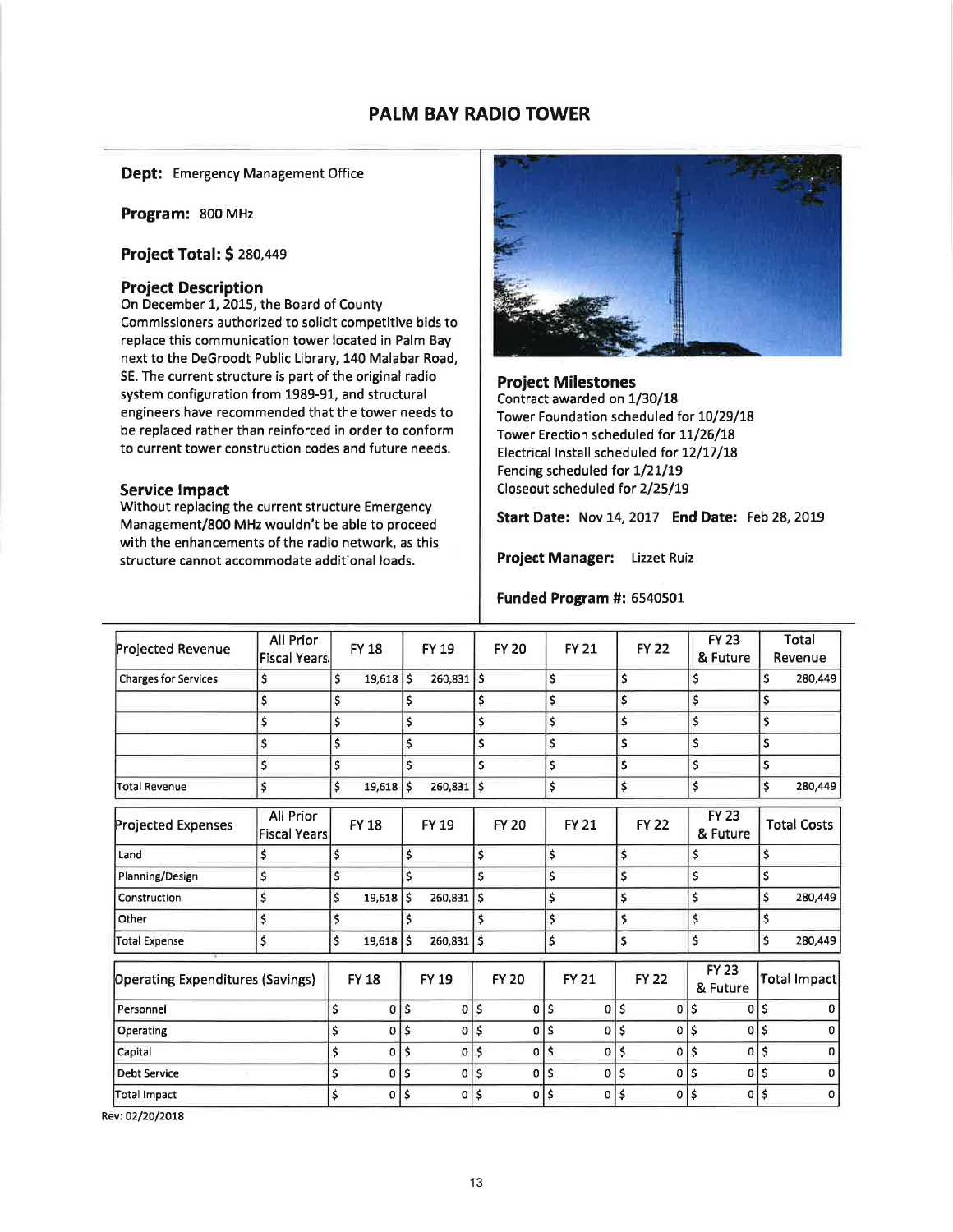## PUBLIC SAFETY BACKHAUL CONNECTIVITY NETWORK

Dept: Emergency Management Office

Program: 800 MHz

**Project Total: \$ 731,016** 

## **Project Description**

On December 1, 2015 the Board approved an RFP for the design and provision of a backhaul microwave connectivity network to support the Brevard County Public Safety Radio System. The contract was awarded on 9/7/16. During the initial phase of the project it was determined by structural engineers that some of the current towers were not able to support the required antennas, and such improvements will need to take place in order to proceed with the implementation

#### **Service Impact**

The purpose of this microwave network is to eliminate current recurrent fees from AT&T and Spectrum as well as downtime failures that are affecting the performance of the Public Safety Radio System. Without those improvements, Emergency Management/800 MHz won't be able to complete the project.



**Project Milestones** Sharpes Tower Upgrade 11/23/18 Cocoa Beach Tower Upgrades 11/30/18

Start Date: Nov 1, 2016 End Date: Oct 30, 2019

Project Manager: Lizzet Ruiz

#### Funded Program #: 6351413

| Projected Revenue                       | All Prior<br><b>Fiscal Years</b> |     | <b>FY 18</b> |     | FY 19        |     | <b>FY 20</b> |     | <b>FY 21</b> |     | <b>FY 22</b> |              | <b>FY 23</b><br>& Future |    | Total<br>Revenue   |
|-----------------------------------------|----------------------------------|-----|--------------|-----|--------------|-----|--------------|-----|--------------|-----|--------------|--------------|--------------------------|----|--------------------|
| Fines/Fees                              | Ś<br>275,266                     | ١\$ | 13,750       | ١\$ | 442,000      | ls. |              | \$  |              | \$  |              | \$           |                          | \$ | 731,016            |
|                                         | $\mathsf{\hat{S}}$               | \$  |              | \$  |              | \$  |              | \$  |              | \$  |              | \$           |                          | \$ |                    |
|                                         | \$                               | Ś   |              | \$  |              | \$  |              | \$  |              | \$  |              | \$           | $\sim$                   | \$ |                    |
|                                         | \$                               | \$  |              | \$  |              | \$  |              | \$  |              | \$  |              | \$           |                          | \$ |                    |
|                                         | \$                               | \$  |              | \$  |              | \$  |              | \$  |              | \$  |              | \$           |                          | \$ |                    |
| Total Revenue                           | \$<br>275,266                    | \$  | 13,750       | ١s  | 442,000      | \$  |              | \$  |              | \$  |              | \$           |                          | Ś  | 731,016            |
| <b>Projected Expenses</b>               | All Prior<br>Fiscal Years        |     | <b>FY 18</b> |     | <b>FY 19</b> |     | <b>FY 20</b> |     | <b>FY 21</b> |     | <b>FY 22</b> |              | <b>FY 23</b><br>& Future |    | <b>Total Costs</b> |
| Land                                    | \$                               | \$  |              | \$  |              | \$  |              | \$  |              | \$  |              | \$           |                          | \$ |                    |
| Planning/Design                         | \$                               | \$  |              | \$  |              | \$  |              | \$  |              | \$  |              | \$           |                          | \$ |                    |
| Construction                            | \$<br>275,266                    | Ś   | 13,750       | \$  | 442,000      | \$  |              | \$  |              | \$  |              | \$           |                          | \$ | 731,016            |
| Other                                   | \$                               | Ś   |              | \$  |              | \$  |              | \$  |              | \$  |              | \$           |                          | \$ |                    |
| Total Expense                           | Ś<br>275,266                     | \$  | 13,750       | \$  | 442,000 \$   |     |              | \$  |              | \$  |              | \$           |                          | \$ | 731,016            |
| <b>Operating Expenditures (Savings)</b> |                                  |     | <b>FY 18</b> |     | <b>FY 19</b> |     | <b>FY 20</b> |     | <b>FY 21</b> |     | <b>FY 22</b> |              | <b>FY 23</b><br>& Future |    | Total Impact       |
| Personnel                               |                                  | \$  | 0            | \$  | 0            | \$  | 0            | \$  | 0            | \$  | 0            | \$           | 0                        | Ś  |                    |
| Operating                               |                                  | \$  | 0            | \$  | 0            | \$  | 0            | \$  | 0            | \$  | 0            | \$           | 0                        | \$ | n                  |
| Capital                                 |                                  | \$  | 0            | \$  | 0            | \$  | 0            | \$  | 0            | \$  | 0            | ¦\$          | 0                        | \$ | 0                  |
| <b>Debt Service</b>                     |                                  | \$  | $\Omega$     | \$  | 0            | Ś   | 0            | \$. | 0            | '\$ | 0            | '\$          | $\Omega$                 | \$ | $\Omega$           |
| <b>Total Impact</b>                     |                                  | \$  | 0            | \$  | 0            | \$  | 0            | Ś   | 0            | Ś   | 0            | $\mathsf{s}$ | $\overline{0}$           | \$ | $\mathbf{O}$       |